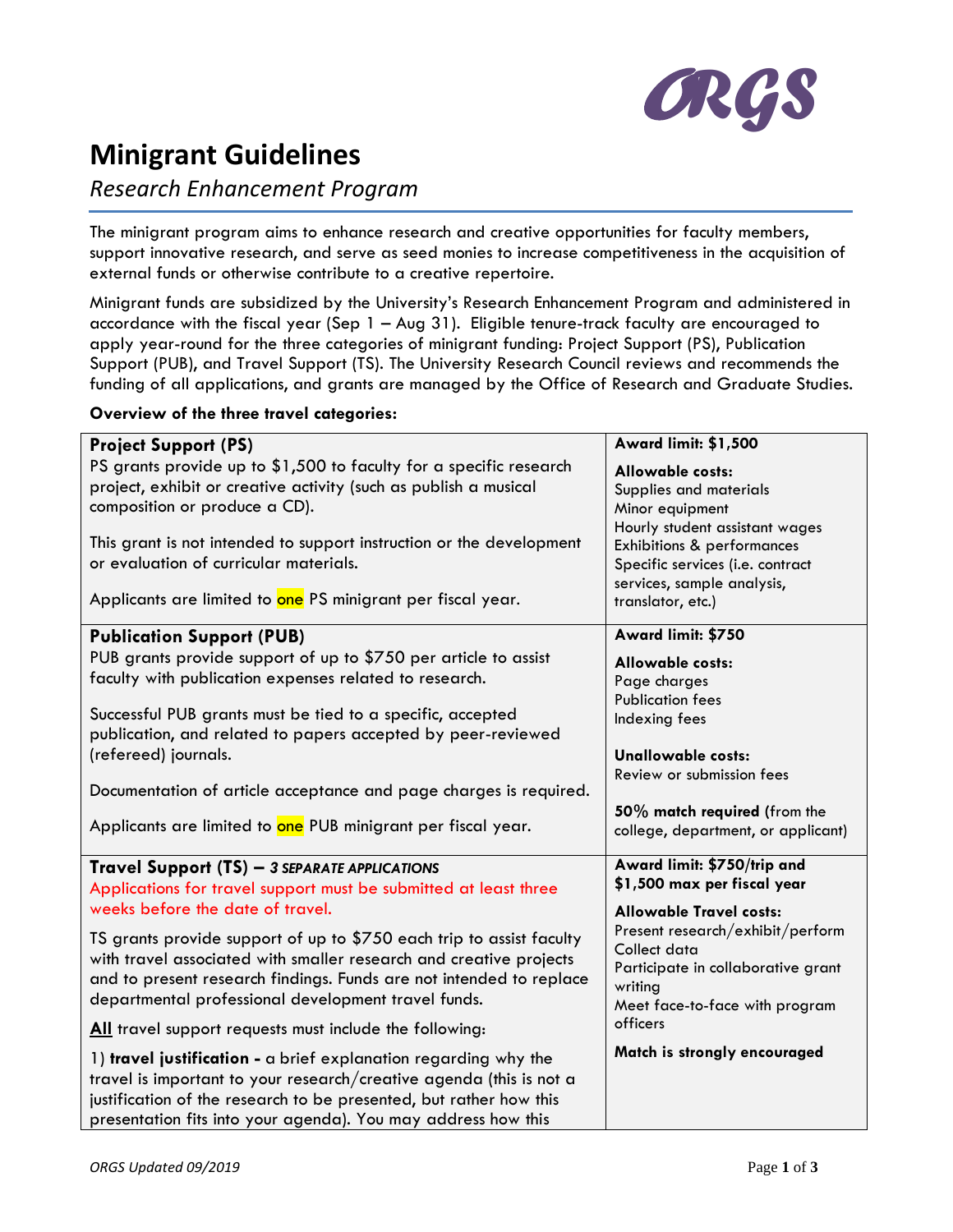| presentation exceeds the resources allotted by professional                                                                                                                                                                                                                        |  |
|------------------------------------------------------------------------------------------------------------------------------------------------------------------------------------------------------------------------------------------------------------------------------------|--|
| development funds from your department/college.                                                                                                                                                                                                                                    |  |
| 2) Itemized breakdown of costs.                                                                                                                                                                                                                                                    |  |
| 3) Requests to present research, or to exhibit or perform must<br>also include documentation of acceptance.                                                                                                                                                                        |  |
| 4) Requests to present research must also include an abstract of<br>the published research OR an overview of the presentation that<br>clearly demonstrates that it will cover the results of a systematic<br>research study conducted using appropriate research<br>methodologies. |  |
| This grant is not intended to support instruction or the development<br>or evaluation of curricular materials. Applicants can submit multiple<br>travel support applications in a fiscal year.                                                                                     |  |

# **Two new updates for Travel Support Minigrants in FY2020:**

- 1. If multiple SFA faculty apply for travel support for the same presentation/performance, each application should provide justification for why all requested faculty are integral to the event.
- 2. Foreign travel exception for the *Travel to Present Research, Exhibit, or Perform* minigrant Faculty can now apply for a maximum of 1 travel support minigrant with a maximum \$1,500 award for a foreign trip. The justification should include why this trip should warrant \$1,500.

*\*Requests submitted without required items will not be considered for funding. Incomplete applications are not processed and will be returned to the faculty member.*

## **Eligibility**

Individuals with a full-time academic appointment as professor, associate professor, assistant professor, instructor, and librarian I-IV are eligible to apply for minigrants. Non-tenure track faculty are not eligible.

Applicants are limited to one competitive award (RCA, RGD, or RPS) per fiscal year. Other limitations include:

- a. Individuals cannot receive a competitive award (RCA, RGD or RPS) during the same semester(s) that they are on faculty development leave or sabbatical.
- b. Individuals cannot receive a Project Support award at the same time as an RGD or RPS award.
- c. Individuals who receive an RCA cannot receive a Travel Support or Project Support minigrant award during the summer.

## **Funding Priorities**

Special consideration will be given to applications in the following categories. However, priority consideration will not overshadow the need for sound and innovative research or creative endeavor.

- Support for junior faculty and others beginning new research programs;
- Applications which are directly related to the acquisition of external funding for research;
- Activities which will enhance the research capabilities of the faculty member, the department, or the university.